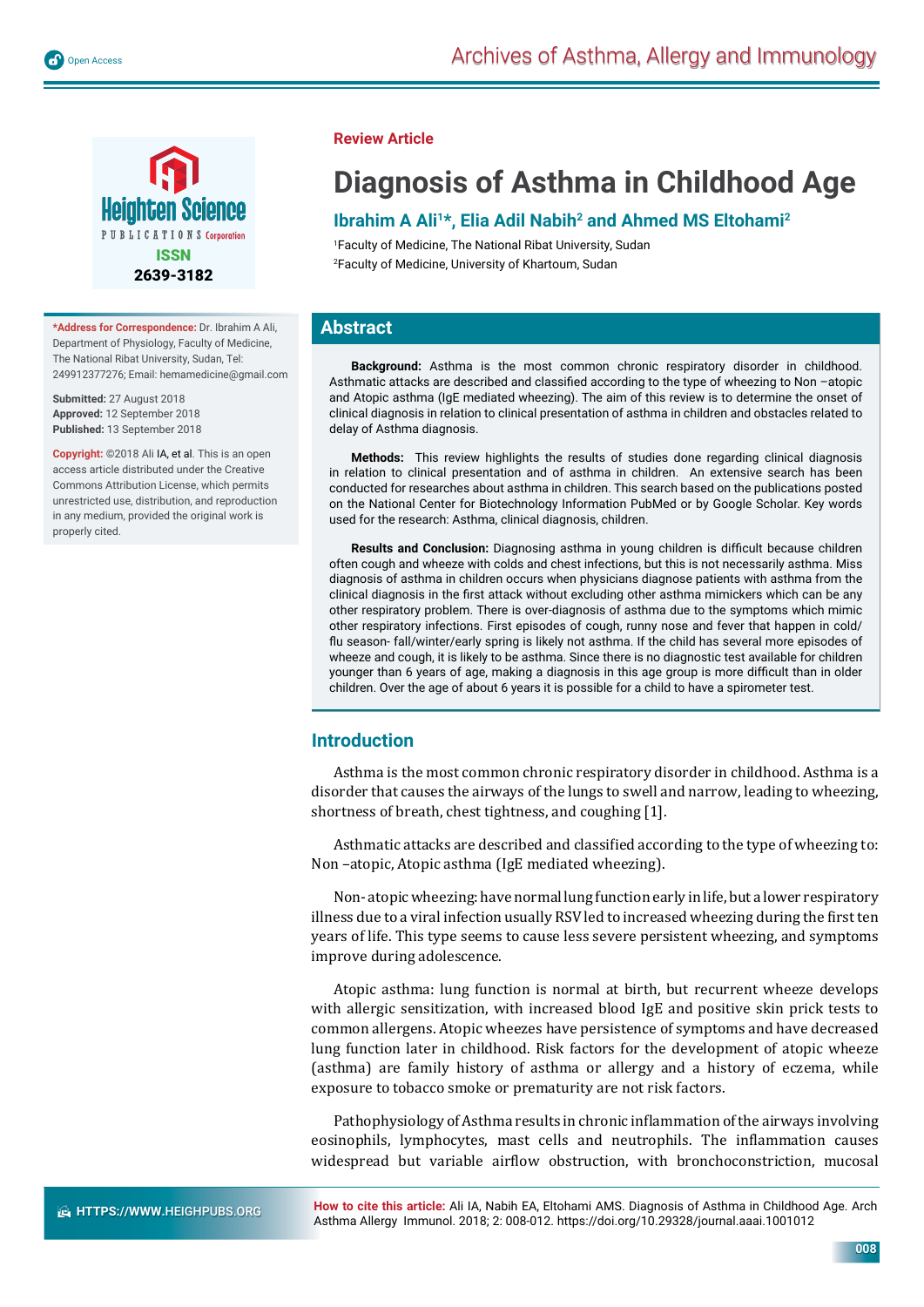

edema and excessive mucus production. The airflow obstruction is often reversible, either spontaneously or with treatment, and is associated with an increase in airway responsiveness to variety of stimuli such as exercise, cold air or allergen exposure.

Atopy and Allergy: atopy is an inherited predisposition to sensitization to allergens, and is present in up to 40% of children, most of whom are asymptomatic. Atopic children are at increased risk of allergic disease [1].

Diagnosis of Asthma is usually made on a history of recurrent wheeze, with exacerbation usually precipitated by viral respiratory infection [1].

Recording of the peak expiratory flow rate (PEFR) may be useful most children over 5 years of age can use a peak flow meter. Asthma results in increased variability in peak flow, both diurnal variability (morning PEFR usually lower than evening PEFR) and day-to-day variability. There may also be bronchodilator responsiveness, where PEFR will increase by more than 10-15% after inhaling a bronchodilator. Often response to treatment is the most helpful investigation [1].

In most children, the symptoms of asthma are readily controlled, but it is an important cause of school absenteeism, restricted activity and anxiety for the child and family. The problem statement that highlighted in this review article is that most children have diagnosed with asthma after several attacks instead that should be diagnosed from first time to take prober management of asthma or can be diagnosed early before the criteria of diagnosis was established. Factor which lead to this problem is that the symptoms of asthma and other respiratory problems mimic each other's.

Asthma is one of the commonest chronic illnesses in children. There have been important advances in the understanding of prevalence, pathophysiology, monitoring and treatment of asthma in recent years. However, there is only little information on the natural history of asthma[1-5], which is one of the major obstacles to the development of preventive strategies for asthma. It is important to diagnose Asthma at an early stage as early treatment may improve the prognosis in the long term. However, many patients do not present at an early stage of the condition, so the physician may have difficulty with the diagnosis. Under diagnosis and consequent under treatment might be important in the increased morbidity and mortality of asthma.

Miss diagnosis of asthma in children is that when physicians diagnose patients with asthma from the clinical diagnosis in the first attack without excluding other asthma mimickers which can be any other respiratory problem.

#### **Defi nitions**

The following terms and definitions were applied to this Review:

**Age of onset of symptoms:** the age at which children experience symptoms for first time.

**Age of diagnosis:** Age at which patients confirmed as asthmatic patients.

**Aggravating factors:** Factors that lead to asthmatic attacks.

The literature review was done using the following subheadings:

- The definition of asthma.
- The age of onset of symptoms.
- Asthma and Family history
- Diagnosis of asthma in children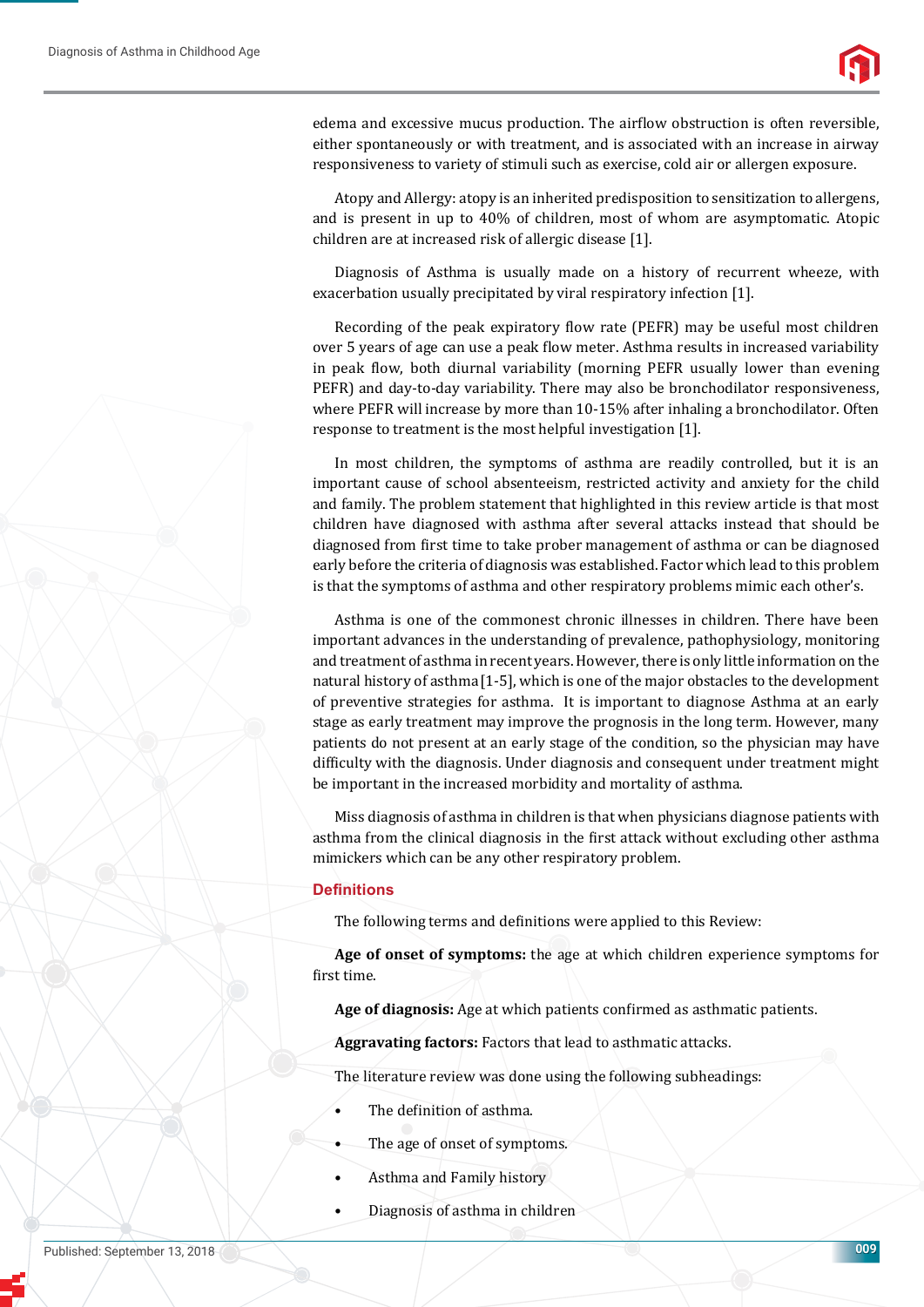#### **The definition of asthma**

Asthma is an airway disease that can be classified physiologically as a variable and partially reversible obstruction to air flow, and pathologically with overdeveloped mucus glands, airway thickening due to scarring and inflammation, and bronchoconstriction, the narrowing of the airways in the lungs due to the tightening of surrounding smooth muscle. Bronchial inflammation also causes narrowing due to edema and swelling caused by an immune response to allergens.

#### **The age of onset of symptoms**

The result of epidemiological study is heavily influenced by the definition of asthma. The diagnosis may be based on the subject's self-reporting of symptoms [6], or by stringent clinical criteria as used by Yunginger [1].

Morgan's [2] study. showed that 79% of children with persistent asthma at 16 years old had their onset of asthma before pre-school age, with asthma had symptoms before 6 year of age. In contrast to Yunginger's [1], which showed that the median age of onset of asthma was 3 year for males and 8 year for female children.

#### **Asthma and family history**

There was a strong family history of asthma (49.6%) and allergic diseases (75.7%) in asthmatic children.<sup>(2)</sup> It supports the notion that there is a strong genetic component on the development of asthma.

Lowe et al. [7] suggested significant interaction between maternal asthma and lung function in early childhood; Kurukulaaratchy et al. [8] showed that allergic comorbidity and maternal asthma emerged as strong factors for persistent wheezing states. Recent studies [9,10] suggested that the damage to lung tissues in asthma also began early in life. Longitudinal population-based study from Sear et al. [9] showed that derangement in lung function was already present by early school ages in whom persistent asthma would ultimately develop.

Since asthma begins early in childhood, and the damage also starts in early life, it is reasonable to target intervention in early life for the prevention of asthma. Efforts have been made to manipulate the environmental risk factors like house dust mite allergen avoidance [11,12], pet exposure [13,14] and dietary avoidance [15-17], in early life for primary prevention of asthma, but unfortunately the results so far have been conflicting. Understanding the natural history of asthma will shed light on the approaches for the prevention of asthma.

#### **Diagnosis of asthma in children**

Diagnosing asthma in young children is difficult because children often cough and wheeze with colds and chest infections, but this is not necessarily asthma. Young children have very small, narrow airways and on average have a 6 -8 colds per year, usually between September and March. Some physicians are reluctant to give a diagnosis of asthma to young infants as other conditions can be responsible for the asthma like symptoms. Children and toddlers can wheeze when they have viral infections. Bronchiolitis is another very common cause of wheeze in children. First episodes of cough, runny nose and fever that happen in cold/flu season- fall/winter/ early spring is likely not asthma. If the child has several more episodes of wheeze and cough, it is likely to be asthma. The common cold triggers 90% of asthma attacks in children, compared to 40% in adults. Since there is no diagnostic test available for children younger than 6 years of age, making a diagnosis in this age group is more difficult than in older children. Over the age of about 6 years it is possible for a child to have a spirometer test. This is a simple test that measures a child's airflow through the large and small airways. Results reveal if the child's airflow can be improved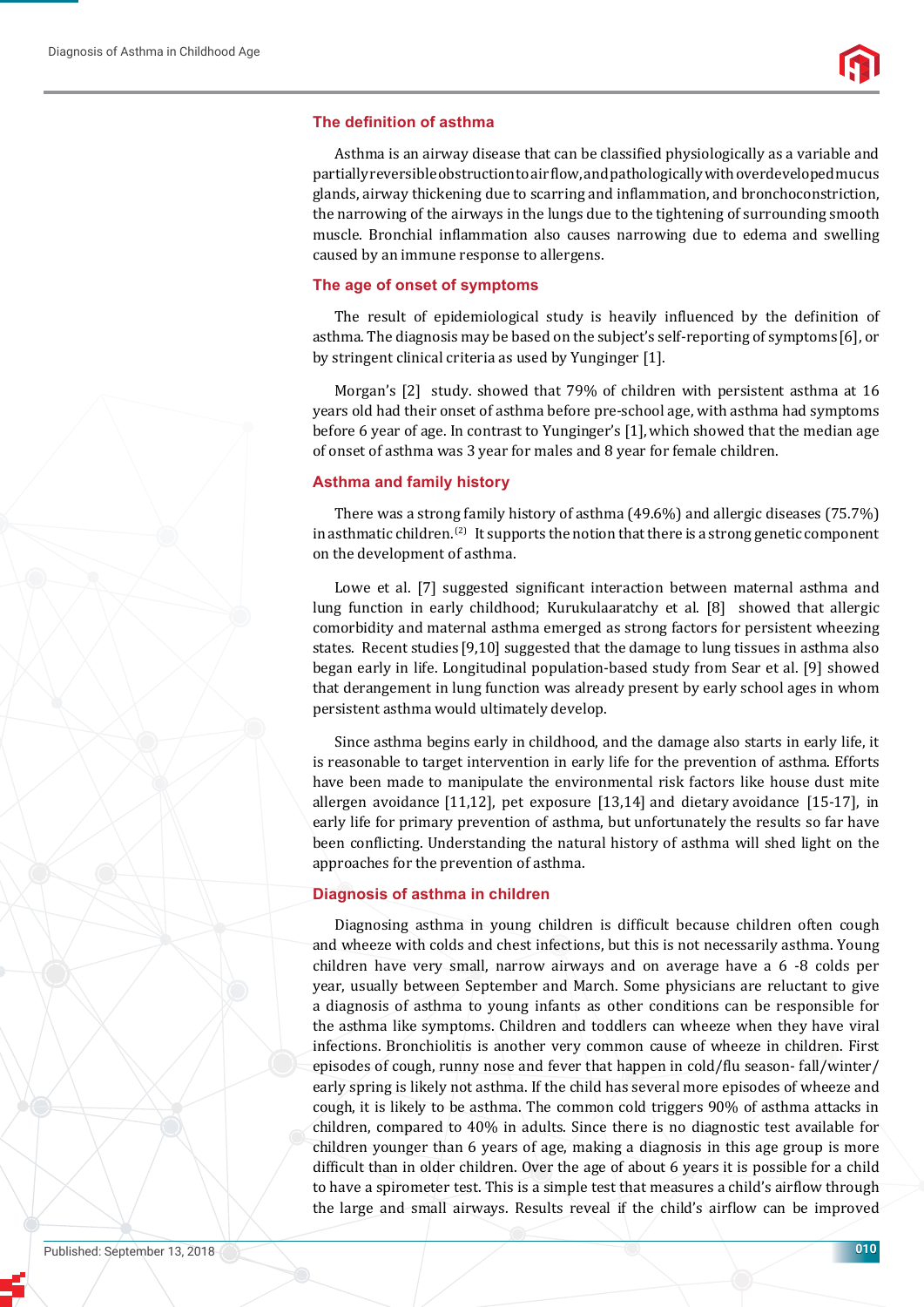

with medication. Reversibility of airway obstruction is a key feature of asthma. If administering a bronchodilator reverses airway narrowing significantly, the diagnosis is probably asthma.

Data show that the diagnosis constitutes a first necessary step in getting a treatment. In comorbidities, such as eczema, rhinitis, and allergic sensitization increased the likelihood of treatment, as asthma severity did. The treatment is related to a greater severity, more frequent asthma attacks, more frequent awakenings due to wheezing, and a higher number of school days missed thus confirming previous data.

The links between asthma and other allergies are already known but have rarely been connected with the under-diagnosis and under-treatment of asthma. Allergic rhinitis and eczema are associated with more severe asthma. In addition, allergic rhinitis is also associated with a sub-diagnosis and under-treatment. We also observed that the perception and the assumption of disease were lower in the undiagnosed asthmatic population. When we looked at the asthma medication in people who were not diagnosed, we found that there was a significant decrease in appropriate treatments. In previous study was also show that children with symptomatic asthma but no diagnosis had less well-controlled asthma than children with diagnosed asthma, since their quality of life determined by nocturnal awakenings and truancy was not optimal. In previous studies, it was shown that the health implications could be significant in asthmatics without a proper diagnosis, because they were less treated than diagnosed asthmatics: they missed more days of school because of wheezing, they limited their physical activity, and their sleep was more disrupted [18].

Nabi et al., study showed that 39% of asthmatic children presented at < 1year, 22% presented at 1-2 years and 39% presented at > 2 years. The common age of diagnosis is 1-2 years 34 %,< 1 year 32% which may suggest that there is overdiagnosis because children often cough and wheeze with colds and chest infections but this is not necessarily asthma. Young children have very small, narrow airways and on average have a 6 -8 colds per year, usually between September and March. Some physicians are reluctant to give a diagnosis of asthma to young infants as other conditions can be responsible for the asthma like symptoms. Children and toddlers can wheeze when they have viral infections. Bronchiolitis is another very common cause of wheeze in children. First episodes of cough, runny nose and fever that happen in cold/flu season- fall/winter/early spring is likely not asthma. The strong association between, family and personal history, and asthma added to clinical examination, are useful in differentiating between asthma and other acute respiratory conditions [19].

## **Recommendations**

To improve the performance of practitioners regarding the diagnosis of asthma, good history and clinical examination as follow:

- Personal and family history of atopy is of paramount important.
- Proper clinical examination must be conducted.
- Proper treatment for asthma is required.
- Parents must be counseled.

• Health education to mother about the common aggravating factors to prevent her children.

## **References**

1. Yunginger JW, Reed CE, O'Connell EJ, Melton LJ 3rd, O'Fallon WM, et al. A community-based study of the epidemiology of asthma. Incidence rates, 1964-1983. Am Rev Respir Dis. 1992;146: 888-894. **Ref.:** https://goo.gl/or9xTB